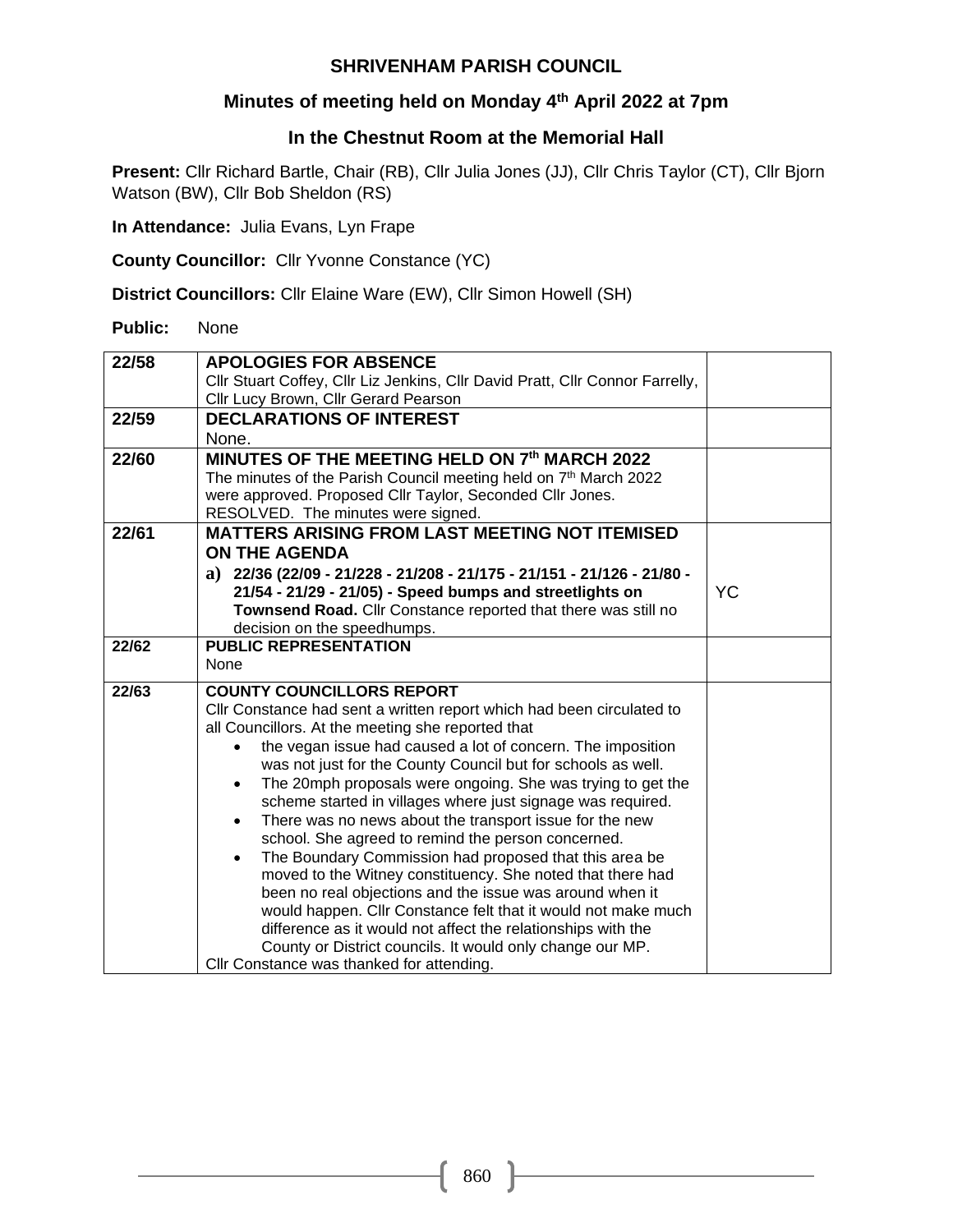### **Minutes of meeting held on Monday 4 th April 2022 at 7pm**

# **In the Chestnut Room at the Memorial Hall**

| 22/64 | <b>DISTRICT COUNCILLORS REPORT</b>                                             |               |
|-------|--------------------------------------------------------------------------------|---------------|
|       | Cllr Ware had sent a written report which had been circulated. At the          |               |
|       | meeting she reported that                                                      |               |
|       | a) Covid was increasing in the area.                                           |               |
|       | She was waiting for information on the Community Hub<br>b)                     |               |
|       | Further information on Ukrainian refugee support was expected<br>C)            |               |
|       | shortly.                                                                       |               |
|       | The two larger planning applications were still awaiting<br>d)                 |               |
|       | determination. The CCG had objected to both. A meeting was                     |               |
|       | to be held on 6 <sup>th</sup> May.                                             |               |
|       | The CCG would be changing its name to ICA.<br>e)                               |               |
|       | A presentation had be held on proposals for a care home but<br>t).             |               |
|       | no further information was available.                                          |               |
|       | Real time information was to be installed at local bus stops<br>g)             |               |
|       | using CIL funding.                                                             |               |
|       | A pedestrian refuge was to be built on the A420, also using CIL<br>h)          |               |
|       | funding.                                                                       |               |
|       | She had written to OCC about the issues with the draft<br>i)                   |               |
|       | Transport plan. They had taken note of the A420 issues.                        |               |
|       | OCC were concerned about the plans for the ex Honda site.<br>j)                |               |
|       |                                                                                |               |
|       | Clirs Ware and Howell was thanked for attending.                               |               |
|       |                                                                                |               |
| 22/65 | <b>CLIMATE EMERGENCY ACTIONS</b>                                               |               |
|       | Cllr Watson reported that the significant progress had been made on            |               |
|       | the old bank building. Heads of Terms for the lease had been received.         |               |
|       | It was hoped that the would be signed within the next two weeks. A             | <b>BW</b>     |
|       | contractor will then establish what work will be required in the building.     |               |
|       | A site meeting had been arranged to look at fire safety.                       |               |
| 22/66 | <b>ROAD SAFETY AND SUSTAINABILITY</b>                                          |               |
|       | Nothing to report.                                                             | <b>CLOSED</b> |
| 22/67 | <b>CHAIRMAN'S ANNOUNCEMENTS.</b>                                               |               |
|       | Staffing. A member of staff was very ill and likely to be off work<br>a)       |               |
|       | for some time. The remaining staff had been reorganised to                     |               |
|       | cover. It was planned to hire a part-time cleaner to help relieve              |               |
|       | the time pressure.<br>Annual Assembly. It was suggested that the format of the |               |
|       | b)<br>meeting be changed slightly. Previously written reports had              |               |
|       | been presented by the Chairs of the Council and the Trust,                     |               |
|       | Finance, the District Council and the County Council.                          |               |
|       | Afterwards written reports from clubs and societies had been                   |               |
|       | presented. It was noted that other Parish Councils had                         |               |
|       | removed the clubs and societies element and had a topic of                     |               |
|       | interest to the parish instead. It was agreed that Sustainability              |               |
|       | was a suitable topic. Cllr Howell suggested having more than                   |               |
|       | one session, split into different groups. The final list of topics             |               |
|       | was: Climate change and sustainability, Highways and                           |               |
|       | Planning.                                                                      |               |
|       | 2022/23 Budget. Additional staff costs due to sickness,<br>C)                  |               |
|       | additional energy costs and the potential costs of running the                 |               |
|       | pavilion meant that the Parish Council would need to increase                  |               |
|       | its grant to VBT by £9k. It was proposed that the whole grant                  |               |
|       | be paid in small tranches as costs were monitored over the                     |               |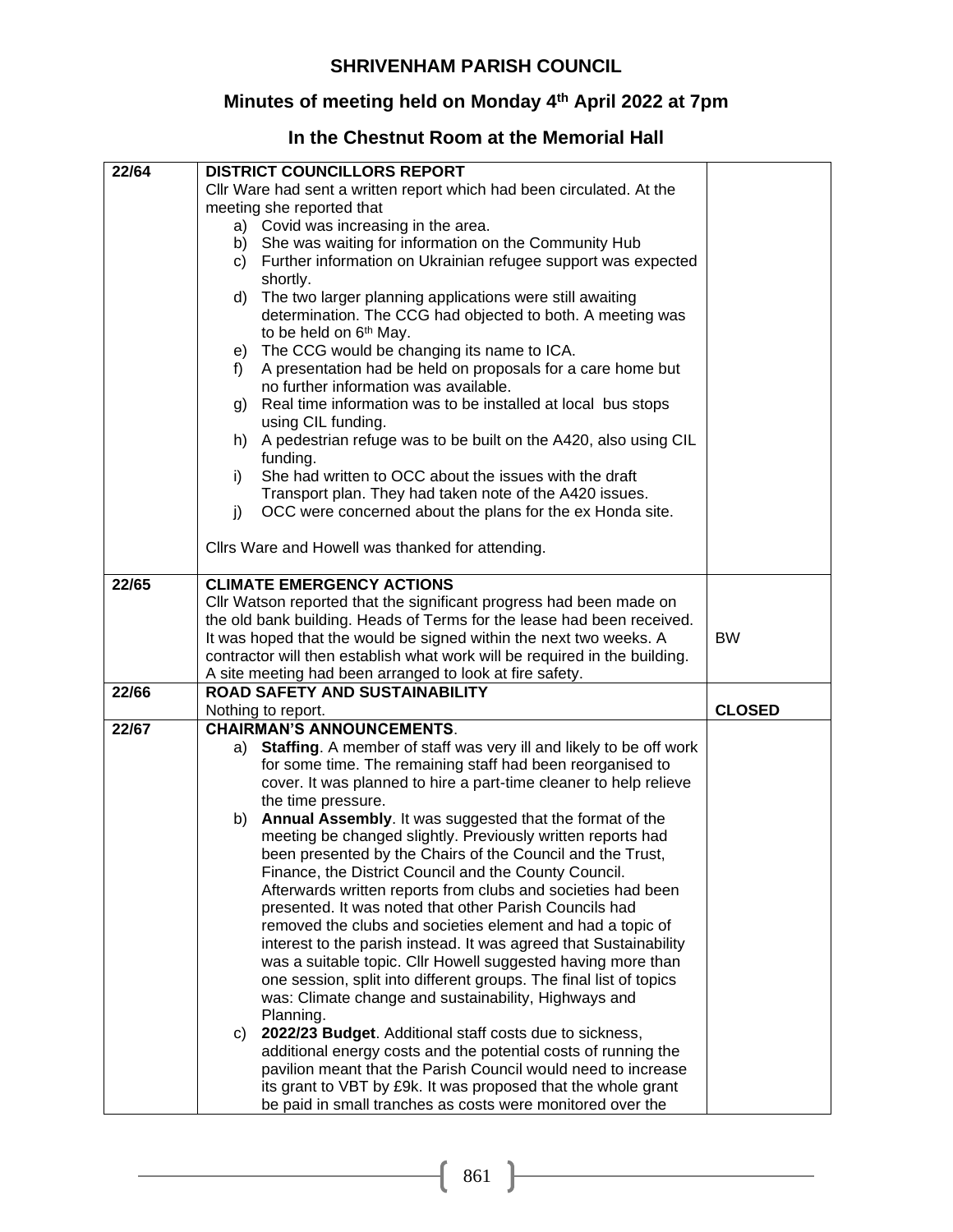### **Minutes of meeting held on Monday 4 th April 2022 at 7pm**

# **In the Chestnut Room at the Memorial Hall**

|       | suggested contacting Adrianna Partridge, deputy CEO at the                                                    |              |
|-------|---------------------------------------------------------------------------------------------------------------|--------------|
|       | Vale to see if they could assist. Cllr Constance thought that                                                 |              |
|       | there might be a community fund from SSE. Cllr Ware asked                                                     |              |
|       | whether hall hire rates were to be reviewed. This was to be                                                   |              |
|       | discussed in the VBT meeting. Cllr Watson suggested looking                                                   |              |
|       | for grant funding. Cllr Taylor suggested installing solar panels,                                             |              |
|       | but this would require funding. To be discussed in the VBT                                                    |              |
|       | meeting. Cllr Watson noted that energy efficiency in the hall                                                 |              |
|       | needed to be reviewed.                                                                                        |              |
| 22/68 | TO RECEIVE AND CONSIDER REPORTS AND MINUTES OF                                                                |              |
|       | <b>COMMITTEES AND WORKING GROUPS</b>                                                                          |              |
|       | a) Minutes of the O&F Committee - The minutes of the O&F                                                      |              |
|       | Committee held on 22 <sup>nd</sup> March had been circulated. Cllr Bartle                                     |              |
|       | reported that most of the items discussed were on the agenda                                                  |              |
|       | for the current meeting. Those which were not were:                                                           |              |
|       | Mobile SID. The grant application to purchase a<br>i.                                                         |              |
|       | mobile SID had been unsuccessful. It would be                                                                 |              |
|       | necessary to look elsewhere for this. Cllr Ware<br>suggested asking Bovis to purchase a SID.                  |              |
|       | Defibrillators in the village. There was no funding<br>ii.                                                    |              |
|       | available for more defibrillators. Cllr Constance noted                                                       |              |
|       | that the SSE community fund might be able to help.                                                            |              |
|       | Cllr Bartle suggested that Cala might provide a                                                               |              |
|       | defibrillator on the new shop.                                                                                |              |
| 22/69 | TO RECEIVE SUCH COMMUNICATIONS AS THE PERSON                                                                  |              |
|       | PRESIDING MAY WISH TO LAY BEFORE THE COUNCIL                                                                  |              |
|       |                                                                                                               |              |
|       | Parish Transport Representative. Mr Lloyd had stepped<br>a)                                                   |              |
|       | down as the Parish Transport Representative (PTR) and a                                                       |              |
|       | replacement was being sought. It was noted that this did not                                                  |              |
|       | have to be a Council member. Cllr Constance pointed out that                                                  |              |
|       | OCC was about to consider a new bus strategy and it was                                                       |              |
|       | important that a PTR was in place so that they could review it.                                               | <b>RB</b>    |
|       | Cllr Bartle to include this in Parish Jottings.                                                               |              |
| 22/70 | TO RECEIVE REPORTS FROM COUNCILLORS ATTENDING                                                                 |              |
|       | <b>MEETINGS ON BEHALF OF THE COUNCIL</b>                                                                      |              |
|       | None                                                                                                          |              |
| 22/71 | <b>FINANCIAL MATTERS</b>                                                                                      |              |
|       | Finance Reports - February 2022. The reports were<br>a)                                                       |              |
|       | presented and approved. No issues had been raised.                                                            |              |
|       | Proposed: Cllr Bartle, Seconded: Cllr Watson. RESOLVED.                                                       |              |
|       | March Payments - The payments were approved. Proposed<br>b)                                                   |              |
|       | Cllr Bartle, Seconded Cllr Watson. RESOLVED.                                                                  |              |
| 22/72 | PLANNING MATTERS - NEW APPLICATIONS                                                                           |              |
|       | P22/V0532/LDP - 25 Stainswick Lane. Permitted<br>a)                                                           |              |
|       | development application for second floor extension<br>over existing footprint of house. For Information only. |              |
|       | A resident raised concerns about the site of the                                                              |              |
|       | proposed development. It was agreed to hold a                                                                 |              |
|       | Planning Committee meeting to discuss. Clerk to                                                               | <b>Clerk</b> |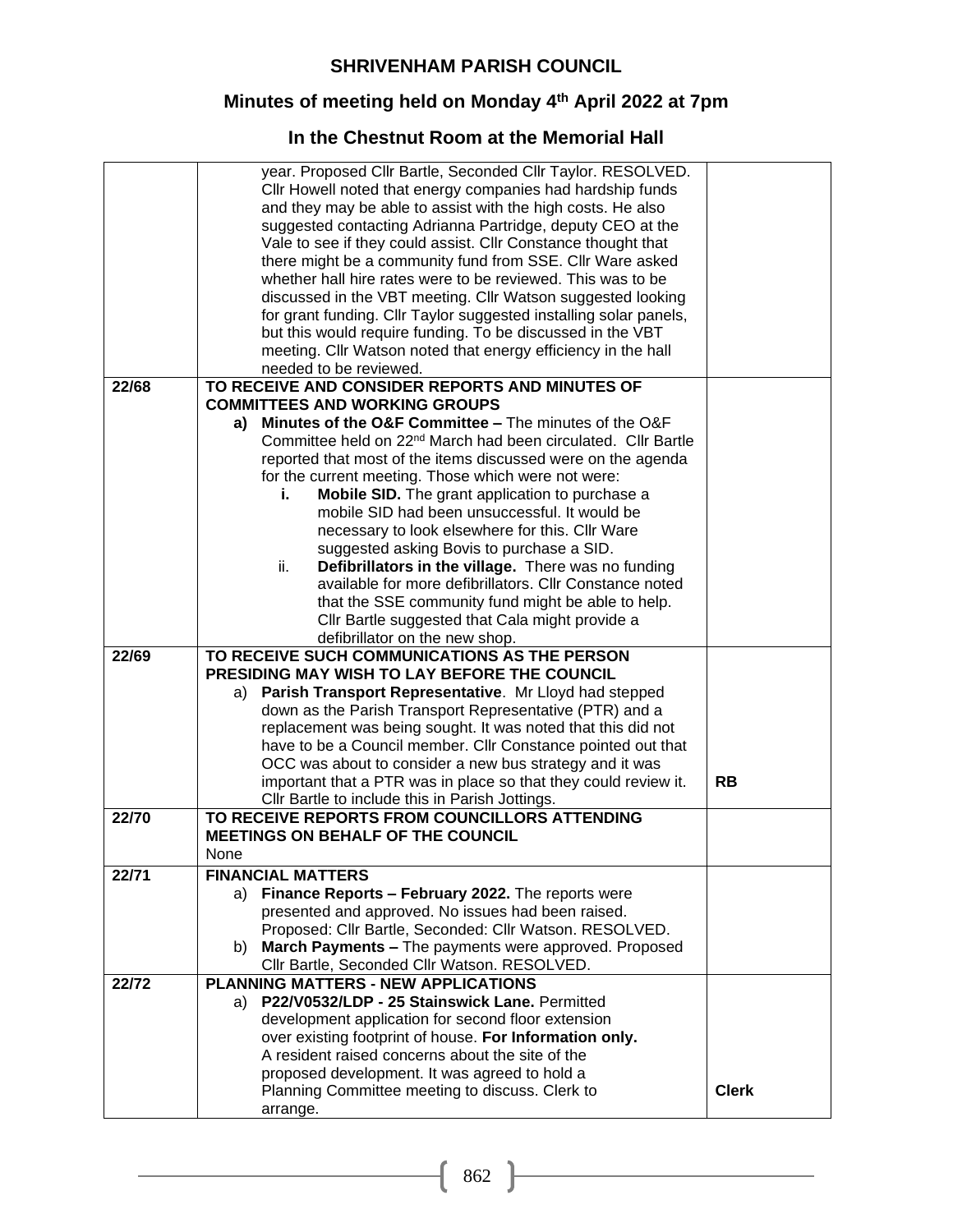### **Minutes of meeting held on Monday 4 th April 2022 at 7pm**

# **In the Chestnut Room at the Memorial Hall**

|       | P22/V531/HH - April Cottage, 39 Stallpits Road.<br>b)<br>Rear and side extensions, and loft conversion with<br>raised roof. Response due by 9th April. Cllr Jenkins had<br>submitted a document proposing objection on the basis<br>that the proposal was not in keeping with the<br>development. She noted that the Landscape plan<br>could lead to further tree loss and there was concern<br>about parking. Cllr Watson felt it needed further<br>investigation before a response could be developed.<br>Cllr Howell felt it could be deemed overdevelopment of<br>the plot.<br>R3.0025/22 - Land East of Highworth Road.<br>C)<br>Construction of a new 1.5FE primary school with 75-<br>place nursery (Use Class F1) alongside hard and soft<br>landscaping, external play areas, two sports pitches<br>and netball court, external landscaping, external play<br>areas, two sports pitches and netball court, external<br>lighting and boundary treatment. Response due by 21 <sup>st</sup><br>April. Cllr Taylor declared an interest. He did not think<br>the design was attractive, but it was just a school. Cllr<br>Watson agreed. Cllr Bartle wanted to tie in access to<br>the school e.g. a safe road crossing. He suggested an<br>objection due to lack of crossing. Cllr Watson<br>suggested reading the D&A statement before<br>commenting. Cllr Ware agreed to raise the issue of<br>S106 with a senior planning officer. | <b>Planning</b><br><b>Committee</b><br><b>Planning</b><br><b>Committee</b><br><b>EW</b> |
|-------|---------------------------------------------------------------------------------------------------------------------------------------------------------------------------------------------------------------------------------------------------------------------------------------------------------------------------------------------------------------------------------------------------------------------------------------------------------------------------------------------------------------------------------------------------------------------------------------------------------------------------------------------------------------------------------------------------------------------------------------------------------------------------------------------------------------------------------------------------------------------------------------------------------------------------------------------------------------------------------------------------------------------------------------------------------------------------------------------------------------------------------------------------------------------------------------------------------------------------------------------------------------------------------------------------------------------------------------------------------------------------------------------------------------------------------------------|-----------------------------------------------------------------------------------------|
| 22/73 | PLANNING MATTERS - APPLICATIONS RECEIVED SINCE THE<br><b>PUBLICATION OF THE AGENDA</b><br>None.                                                                                                                                                                                                                                                                                                                                                                                                                                                                                                                                                                                                                                                                                                                                                                                                                                                                                                                                                                                                                                                                                                                                                                                                                                                                                                                                             |                                                                                         |
| 22/74 | P22/V0383/HH - 10 Catherine Close. Demolition<br>a)<br>of conservatory and erection of single storey side<br>and rear extension and some internal alterations.<br>Awaiting determination.<br>b) Acorn House, 17A Highworth Road. Permitted<br>development. Single storey rear extension.<br>Awaiting determination.<br>38 Fairthorne Way. Rear extensions, alterations<br>C)<br>and installation of solar panels. Awaiting<br>determination.<br>P21/V2808/O - Land off Townsend Road. Outline<br>d)<br>planning application for the erection of up to 100<br>dwellings (including 35% affordable housing) with<br>public open space, landscaping and sustainable<br>drainage system (SuDS) and a vehicular access<br>point. All matters reserved. Amendment reducing<br>the number of units to 90. Awaiting determination.<br>e) P22/V0012/LDP - 16 Damson Trees. Permitted<br>development enquiry for pitched roof dormer to side to<br>create WC. Permission granted.<br>P21/V0773/RM - Land North of Highworth Road.<br>f)<br>Reserved Matters following Outline Permission                                                                                                                                                                                                                                                                                                                                                              |                                                                                         |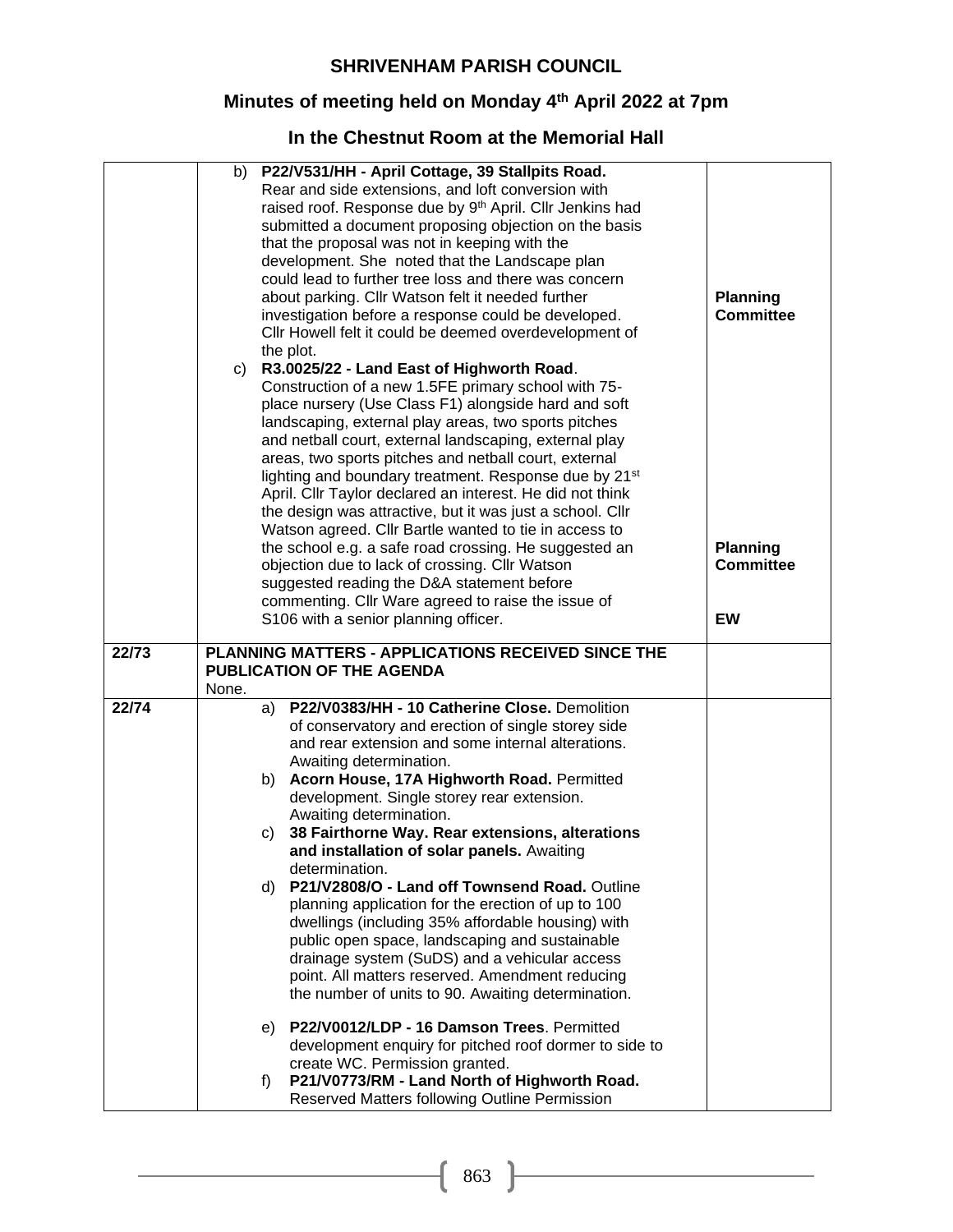### **Minutes of meeting held on Monday 4 th April 2022 at 7pm**

# **In the Chestnut Room at the Memorial Hall**

|       | (P15/V2541/O) for appearance, landscaping,                                           |                 |
|-------|--------------------------------------------------------------------------------------|-----------------|
|       | layout and scale for a development of 275                                            |                 |
|       | dwellings along with associated public open space                                    |                 |
|       | and other associated highways works. Additional                                      |                 |
|       | drainage information received 11 <sup>th</sup> October.                              |                 |
|       | Awaiting determination.                                                              |                 |
|       | g) P21/V2264/FUL - Land at Townsend Road.                                            |                 |
|       | Demolition of existing structures and construction                                   |                 |
|       | of Entry Level Exception Site comprising 26 no.                                      |                 |
|       | one, two and three bedroom affordable dwellings,                                     |                 |
|       | vehicular and pedestrian accesses, internal access                                   |                 |
|       | road, resident and visitor parking, pumping station,                                 |                 |
|       | landscaping and public open space, boundary                                          |                 |
|       | treatment and associated works. Awaiting                                             |                 |
|       | determination.                                                                       |                 |
|       |                                                                                      |                 |
|       | h) P21/V1217/RM - Land at Highworth Road.                                            |                 |
|       | Reserved Matters following Outline Permission                                        |                 |
|       | (P15/V2541/O) for appearance, layout and scale                                       |                 |
|       | for the development of a retail unit up to 400 sqm                                   |                 |
|       | and associated highways works. Awaiting                                              |                 |
|       | determination.                                                                       |                 |
|       | P21/V1220/RM - Land North of Highworth Road.<br>i)                                   |                 |
|       | Reserved Matters following Outline Permission                                        |                 |
|       | (P15/V2541/O) for appearance, landscaping,                                           |                 |
|       | layout and scale for a development of 151                                            |                 |
|       | dwellings and other associated highways works.                                       |                 |
|       | Awaiting determination.                                                              |                 |
| 22/75 | <b>PLANNING MATTERS - MAJOR DEVELOPMENTS</b>                                         |                 |
|       | Cala site, Highworth Road. No report from Cala. A<br>a)                              |                 |
|       | meeting had been scheduled for the beginning of May.                                 |                 |
|       |                                                                                      |                 |
| 22/76 | <b>SCHOOL LIAISON</b>                                                                |                 |
|       | Cllr Taylor reported that he had a meeting about the new school on 5 <sup>th</sup>   |                 |
|       | April.                                                                               | CT/LJ           |
| 22/77 | <b>COMMUNITY SPEEDWATCH</b>                                                          |                 |
|       | CIIr Pearson had sent a written note explaining that there had been no               |                 |
|       | progress,                                                                            | <b>GP/RB</b>    |
| 22/78 | <b>S106/CIL FUNDING</b>                                                              |                 |
|       | Cllr Watson reported that we were waiting for the funding agreement                  | <b>BW/Clerk</b> |
|       | for the MUGA S106 funds.                                                             |                 |
| 22/79 | <b>COMMUNITY ART PROJECT</b>                                                         |                 |
|       | The artist was to start the installation on 17 <sup>th</sup> May. The S106 funds had | <b>LJ/Clerk</b> |
|       | been received.                                                                       |                 |
| 22/80 | <b>ALLOTMENTS REPORT</b>                                                             |                 |
|       | Cllr Sheldon agreed to assist with the management of the allotments.                 | RS/JJ           |
|       | Cllr Jones offered to assist.                                                        |                 |
| 22/81 | <b>REPORT ON ENVIRONMENTAL MATTERS</b>                                               | <b>BW</b>       |
|       | a) Tuckmill Meadows SSSI. Progress was being made on                                 |                 |
|       | the site. A response had been received from Tim Sonix.                               |                 |
|       | The Vale were looking at the work required and they were                             |                 |
|       | obtaining quotes from contractors.                                                   |                 |
|       | Waste Bin for Coppidthorne Meadow and Canal Park.<br>b)                              |                 |